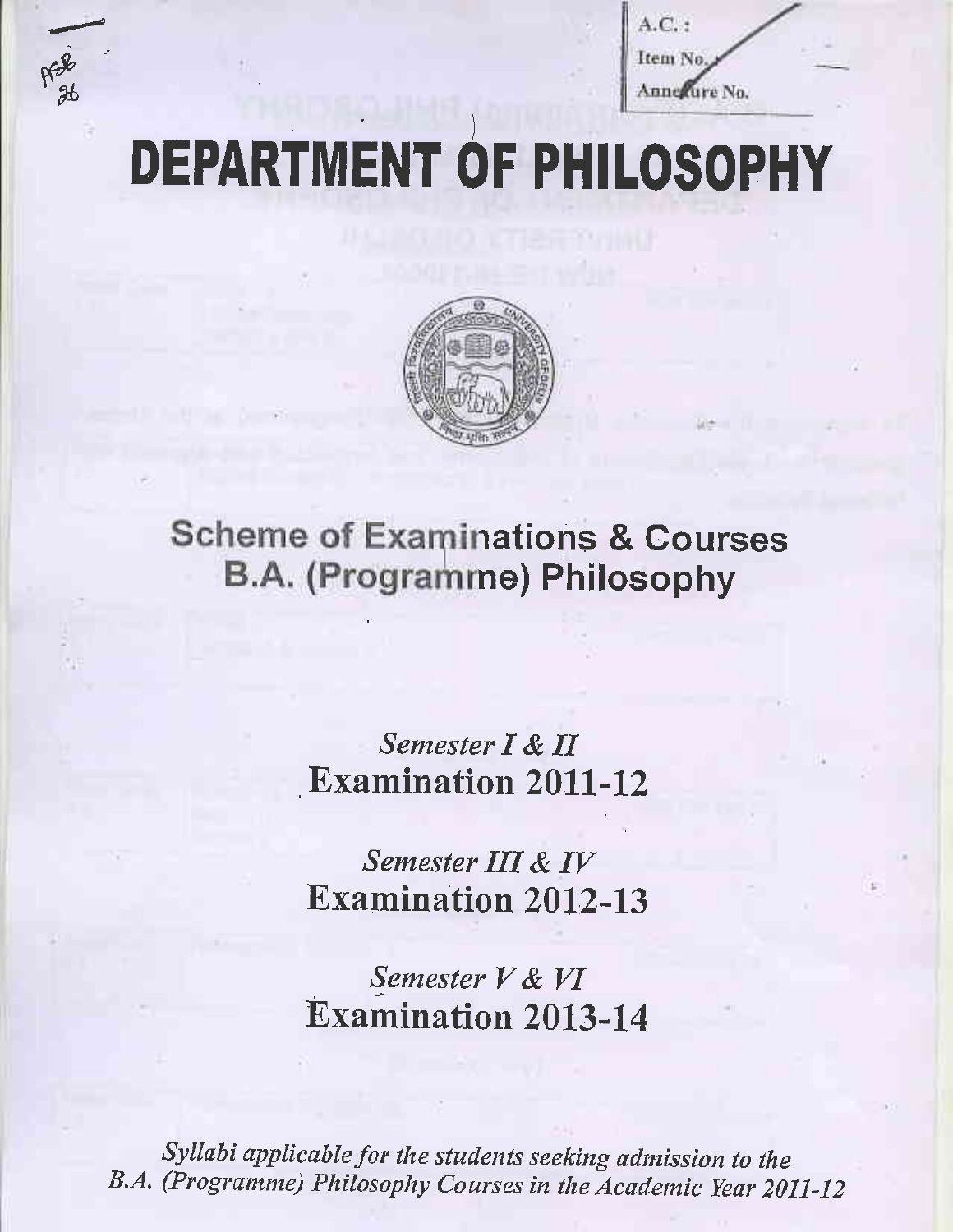## B.A. (Programme) PHILOSOPHY **SYLLABUS** DEPARTMENT OF PHILOSOPHY UNIVERSITY OF DELHI **NEW DELHI-110007**

To implement the Semester System for the B.A. (Programme) at the Under-'graduate level, the Department of Philosophy, has formulated and approved the following Syllabus.

stalling (committee) Ast

**The Same Andre** 

ill Samhanda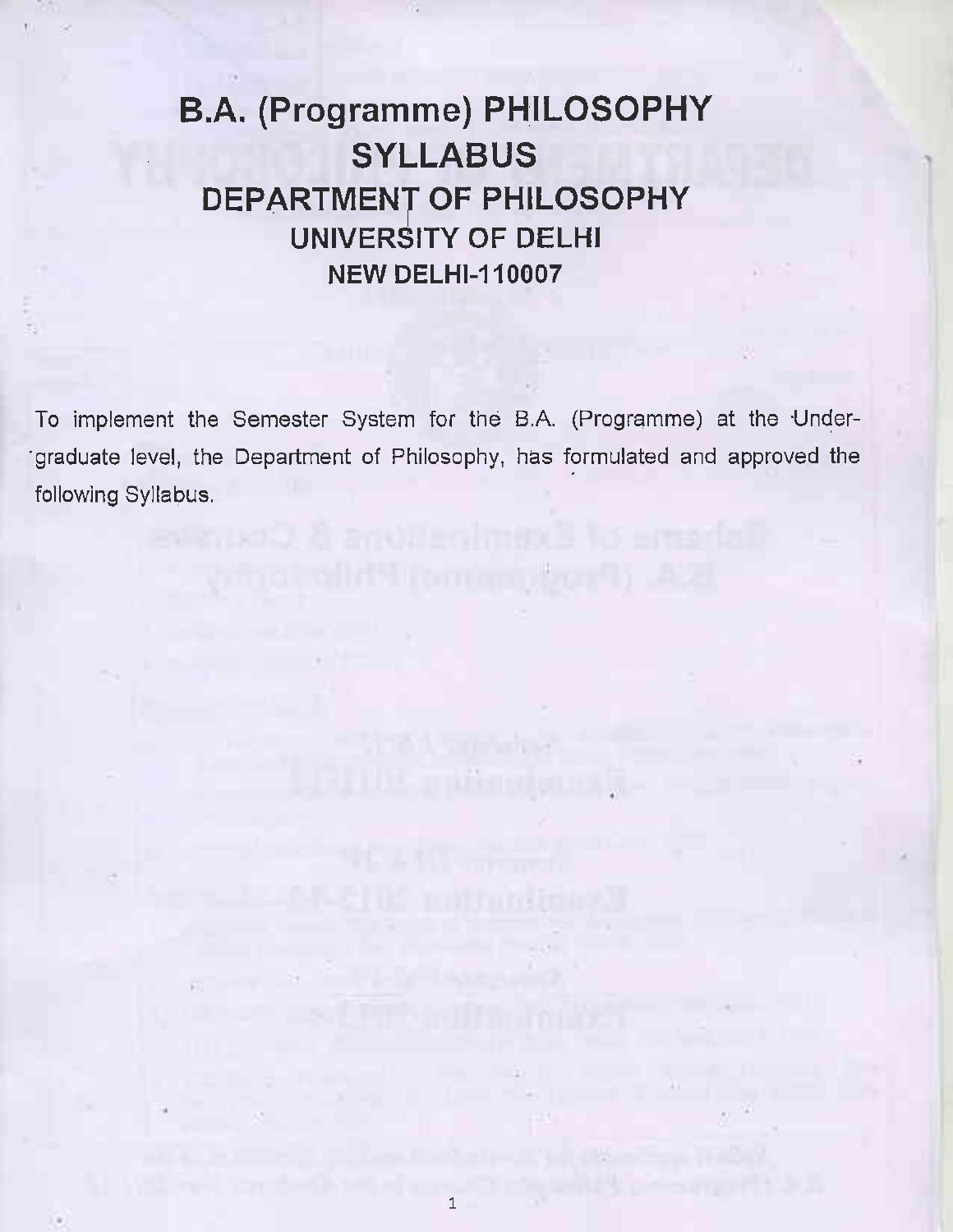### B.A. (PROGRAMME) PHTLOSOPHY  $(2011-12, 2012-13, 2013-14)$

**CONSTRUCTION AND DISTURBANCE** 

#### **SCHEME OF EXAMINATION**

#### Semester  $-1$

| Paper Code $ $ Logic – I | Logical Reasoning | 3hrs 100 Marks |
|--------------------------|-------------------|----------------|
|                          | Section A and B   |                |

#### Semester  $-$  II

| $\vert$ Paper Code $\vert$ Logic $-$ II |                                                     | 3hrs 100 Marks |
|-----------------------------------------|-----------------------------------------------------|----------------|
| 2.1                                     | Logical Reasoning - Propositional & Predicate Logic |                |

#### Semester - III

| Paper Code<br>.J.L | <b>Ethics -- I</b><br>Section A & Section B | 3hrs 100 Marks |
|--------------------|---------------------------------------------|----------------|
|                    |                                             |                |

#### Semester - IV

| Paper Code<br>$-4.1$ | $ $ Ethics $-$ II<br>Section A | 3hrs 100 Marks |
|----------------------|--------------------------------|----------------|
|                      | Section B                      |                |

#### Semester - V

ARTHUR HO

| Paper Code | Philosophical Debates - I | 3hrs 100 Marks |
|------------|---------------------------|----------------|
|            |                           |                |

×

#### Semester - VI

| Paper Code<br>16.1 | Philosophical Debates - II | 3hrs 100 Marks |
|--------------------|----------------------------|----------------|
|                    |                            |                |
|                    |                            |                |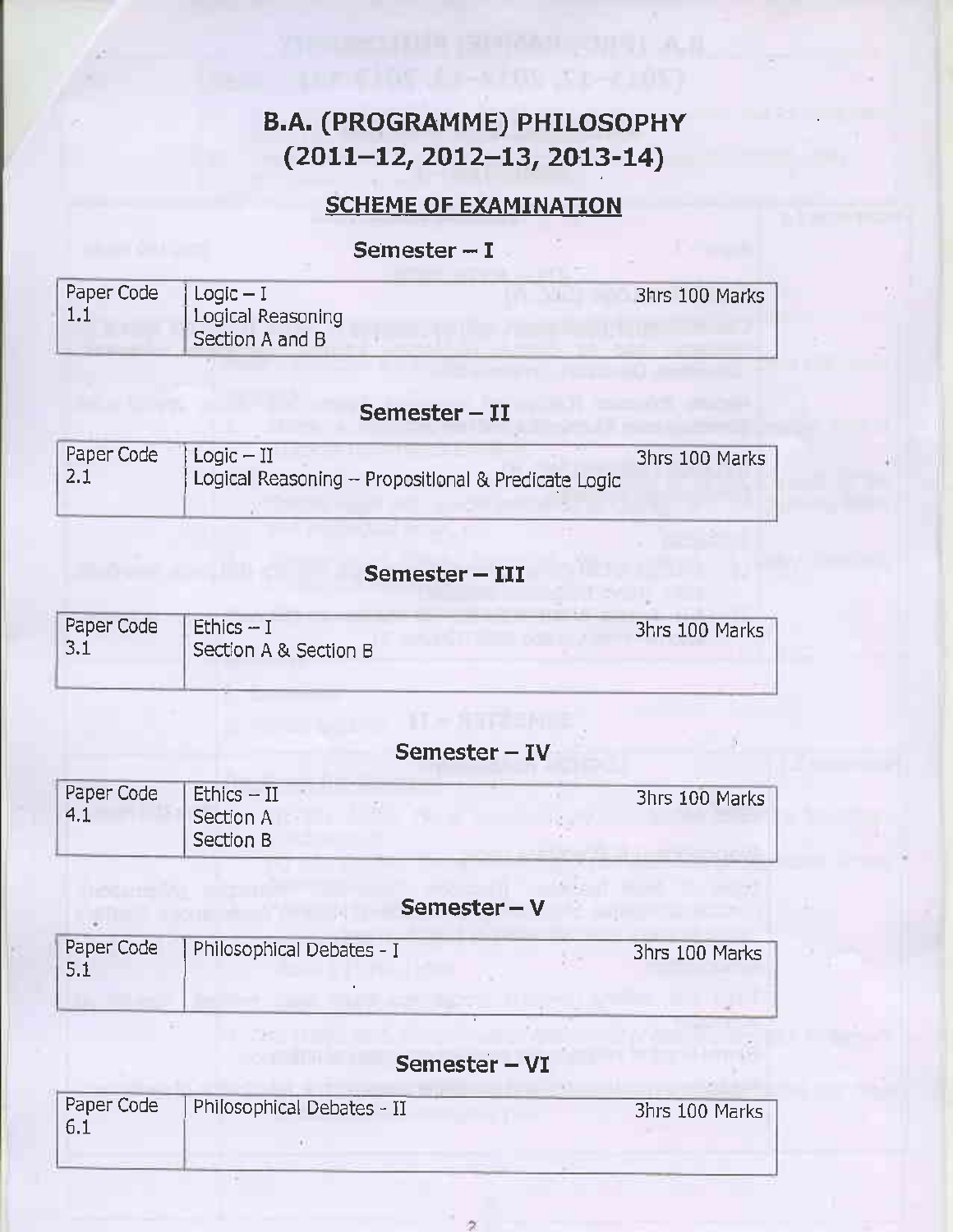## **B.A. (PROGRAMME) PHILOSOPHY**  $(2011-12, 2012-13, 2013-14)$

#### **SCHEME OF EXAMINATION**

#### SEMESTER-I

| Paper code 1.1 | <b>LOGICAL REASONING</b>                                                                                                                                                                                                                            |
|----------------|-----------------------------------------------------------------------------------------------------------------------------------------------------------------------------------------------------------------------------------------------------|
|                | 3hrs 100 Marks<br>Paper $-1$                                                                                                                                                                                                                        |
|                | Traditional Logic (Sec. A)                                                                                                                                                                                                                          |
|                | Classification of Propositions and distributions of terms Traditional square of<br>opposition and its critique (Existential Import), Immediate inferences:<br>Conversion, Obversion, Contraposition                                                 |
|                | Mediate Inference (Categorical Syllogism), figures and moods, special rules<br>governing each figure, rules and fallacies.                                                                                                                          |
|                | Informal Fallacies (Sec. B)<br>Definition and examples.                                                                                                                                                                                             |
|                | Readings                                                                                                                                                                                                                                            |
|                | I.M.Copi & Carl Cohen, Introduction to logic, Prentice Hall India, New Delhi<br>1)<br>1997. (Hindi Translation avallable)<br>A.H. Basson & D.J.O'Conner, Introduction to Symbolic logic University<br>2)<br>tutorial Press, London 1965 (Chapter 3) |

#### SEMESTER - II

| Paper code 2.1 | <b>LOGICAL REASONING</b>                                                                                                                                                                                                    |
|----------------|-----------------------------------------------------------------------------------------------------------------------------------------------------------------------------------------------------------------------------|
|                | 3hrs 100 Marks<br>$Paper - II$                                                                                                                                                                                              |
|                | Propositional & Predicate Logic                                                                                                                                                                                             |
|                | Types of truth functions: (Negation, Conjuction, Disjunction (Alternation),<br>Conditional(Material Implication), Bi-conditional(Material Equivalence). Sheffer's<br>Stroke function. Interdefinability of truth functions. |
|                | Symbolization                                                                                                                                                                                                               |
|                | Truth and validity, decision procedures: Truth table method, Redutio ad<br>absurdum                                                                                                                                         |
|                | Formal Proof of validity using only first nine rules of inference:                                                                                                                                                          |
|                | Predicate Logic: Universal and existential quantifiers, symbolization of sentences.                                                                                                                                         |
|                |                                                                                                                                                                                                                             |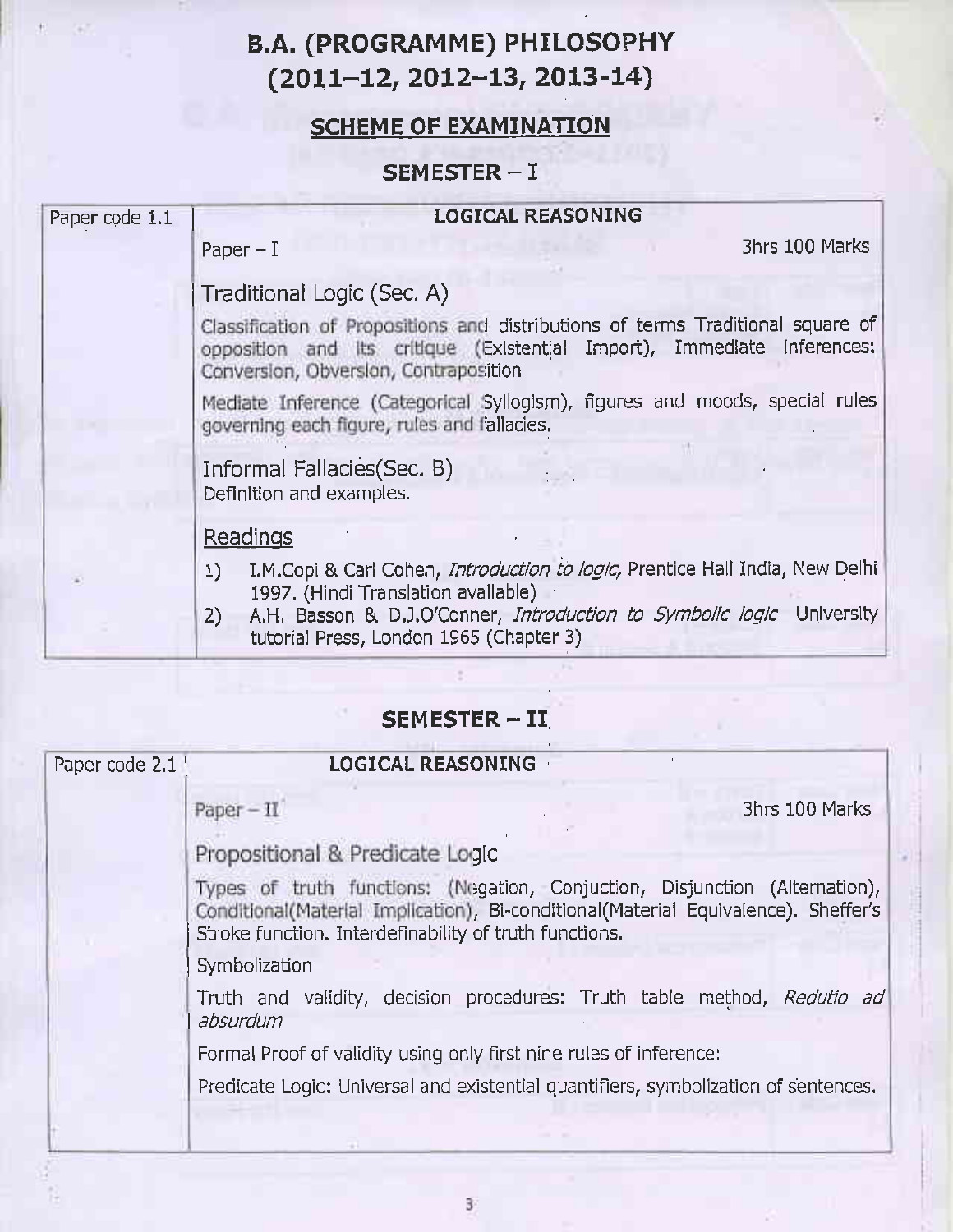#### Readings

- $1)$ I.M. Copi & Carl Cohen, Introduction to logic, Prentice hall of India, New Delhi 1997. (Hindi Translation available)
- 2)A.H. Basson & D.J.O'Conner, Introduction to Symbolic logic University  $2)$ tutorial Press. London 1965 (Chapter 3)

#### SEMESTER-III

| Paper code 3.1 |        | <b>ETHICS: THEORY AND PRACTICE</b>                                                                                                                                           |  |  |                |
|----------------|--------|------------------------------------------------------------------------------------------------------------------------------------------------------------------------------|--|--|----------------|
|                |        | Paper $-$ I: Section A & Section B                                                                                                                                           |  |  | 3hrs 100 Marks |
|                |        | Section A:                                                                                                                                                                   |  |  |                |
|                | 1.     | Ethics: A definition of the field and its demarcation from the field of<br>customs, conventions and laws.                                                                    |  |  |                |
|                | 2.     | Virtue Ethics: Aristotle: Well being definition of Virtue, Concept of the<br>Golden mean with special reference to Courage and Temperance, Moral<br>and Intellectual virtue. |  |  |                |
|                | 3.     | Deontological Ethics: Immanuel Kant, concept of Duty, Goodwill,<br>Categorical Imperative                                                                                    |  |  |                |
|                | 4.     | Consequentialist Ethics: Mill's utilitarianism                                                                                                                               |  |  |                |
|                |        | Section B:                                                                                                                                                                   |  |  |                |
|                |        | 1. Euthanasia                                                                                                                                                                |  |  |                |
|                |        | 2. Female foeticide                                                                                                                                                          |  |  |                |
|                |        | Readings for Section A                                                                                                                                                       |  |  |                |
|                | 1.     | (i) John Nuttal, Moral Questions: An Introduction to Ethics, Macmillan,                                                                                                      |  |  |                |
|                |        | London, 1993.                                                                                                                                                                |  |  |                |
|                |        | (ii) J.L. Amckie, Ethics: <i>Inventing Right and Wrong</i> . Harmonds Worth,<br>Middlesex, 1977                                                                              |  |  |                |
|                | $2, -$ | Aristotle, Nichomachean Ethics                                                                                                                                               |  |  |                |
|                |        | Book 1 1094A-1096A                                                                                                                                                           |  |  |                |
|                |        | Book 2 1103A-1109B                                                                                                                                                           |  |  |                |
|                |        | Book 3 1110A-1119B                                                                                                                                                           |  |  |                |
|                | 3.     | Immanuel Kant, Groundwork of Metaphysic of Morals Lawerence Pasternack<br>(ed.) Routledge. Preface and Chapter 1                                                             |  |  |                |
|                | 4.     | J.S. Mill, 'Utiliarianism' in Mary Warnock, (ed.) Mill: Utilitarianism and Other<br>Writings, Collins, Glassglow, 1962.                                                      |  |  |                |
|                |        |                                                                                                                                                                              |  |  |                |
|                |        |                                                                                                                                                                              |  |  |                |